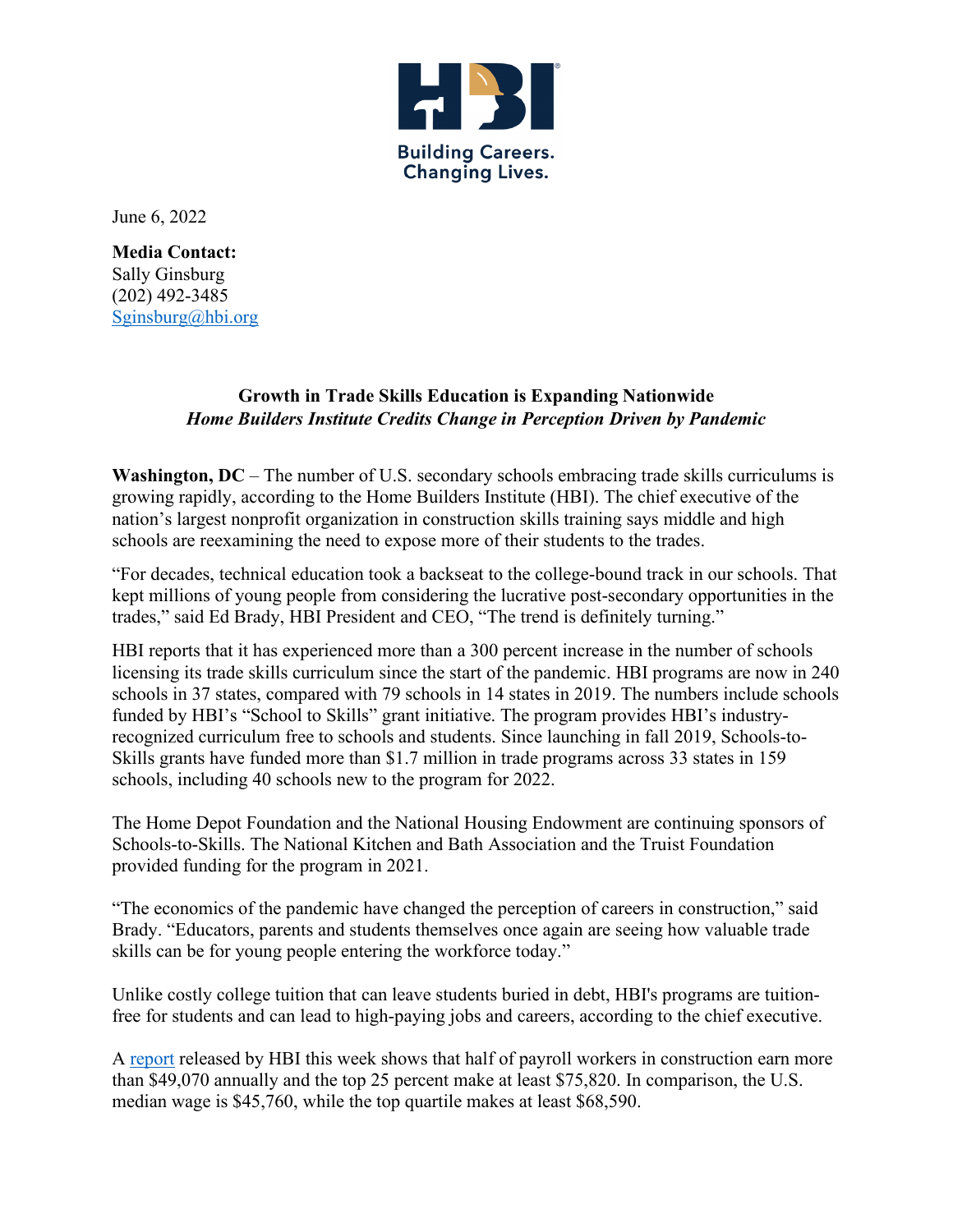

HBI's curriculum is one of only three national curriculums recognized and approved by the U.S. Department of Labor and several state departments of education. It provides free, hands-on construction trades training and certification to middle and high school students, setting them up for a successful career path in the building industry.

The expansion of training programs comes at a critical time for the residential building industry, which is starved for skilled workers. According to [HBI's Spring 2022 Construction Labor](https://hbi.org/wp-content/uploads/Spring-2022-HBI-Construction-Labor-Market-Report.pdf)  [Market Report,](https://hbi.org/wp-content/uploads/Spring-2022-HBI-Construction-Labor-Market-Report.pdf) the construction industry needs 740,000 new skilled tradespeople each year for the next three years, totaling 2.2 million workers, to keep up with housing demands. The Schools-to-Skills initiative and all of HBI's licensing programs will help address the skilled labor shortage crisis while giving young adults the opportunity for good-paying jobs immediately after graduating high school, HBI's chief executive said.

"The skilled construction labor shortage has reached crisis levels, in no small part because as a nation for too long we have given trade skills training the short shrift. We urgently need to introduce younger students to the trades and get them excited about construction," said Brady. "HBI's curriculum is aligned with STEM and offers a great alternative for students who can't or don't want to pursue four-year college after graduation."

The Home Depot Foundation has committed \$50 million to train the next generation of skilled tradespeople through its [Path to Pro program.](https://www.pathtopro.com/foundation/)

"The construction industry has hundreds of thousands of open roles right now. The Home Depot Foundation's support of HBI's Schools-to-Skills and our other Path to Pro programs reflects our \$50 million commitment to educating and training more young people in the skilled trades," said Heather Prill, The Foundation's Senior Manager of Strategic Partnerships. "We're hopeful these efforts will help close the skilled labor gap and provide the younger generation with an abundance of career opportunities."

The National Housing Endowment provides financial support for Schools-to-Skills through its Skilled Labor Fund.

"Reaching middle and high school students about the opportunities that await them after graduation is one of the most important things the housing industry can do to create future generations of leaders in home building," said the Endowment's CEO Mark Pursell. "We believe HBI's Schools-to-Skills is the single best licensed curriculum for getting young people excited about careers in construction."

For more information on Schools-to-Skills, visit: [www.hbi.org/s2s](http://www.hbi.org/s2s)